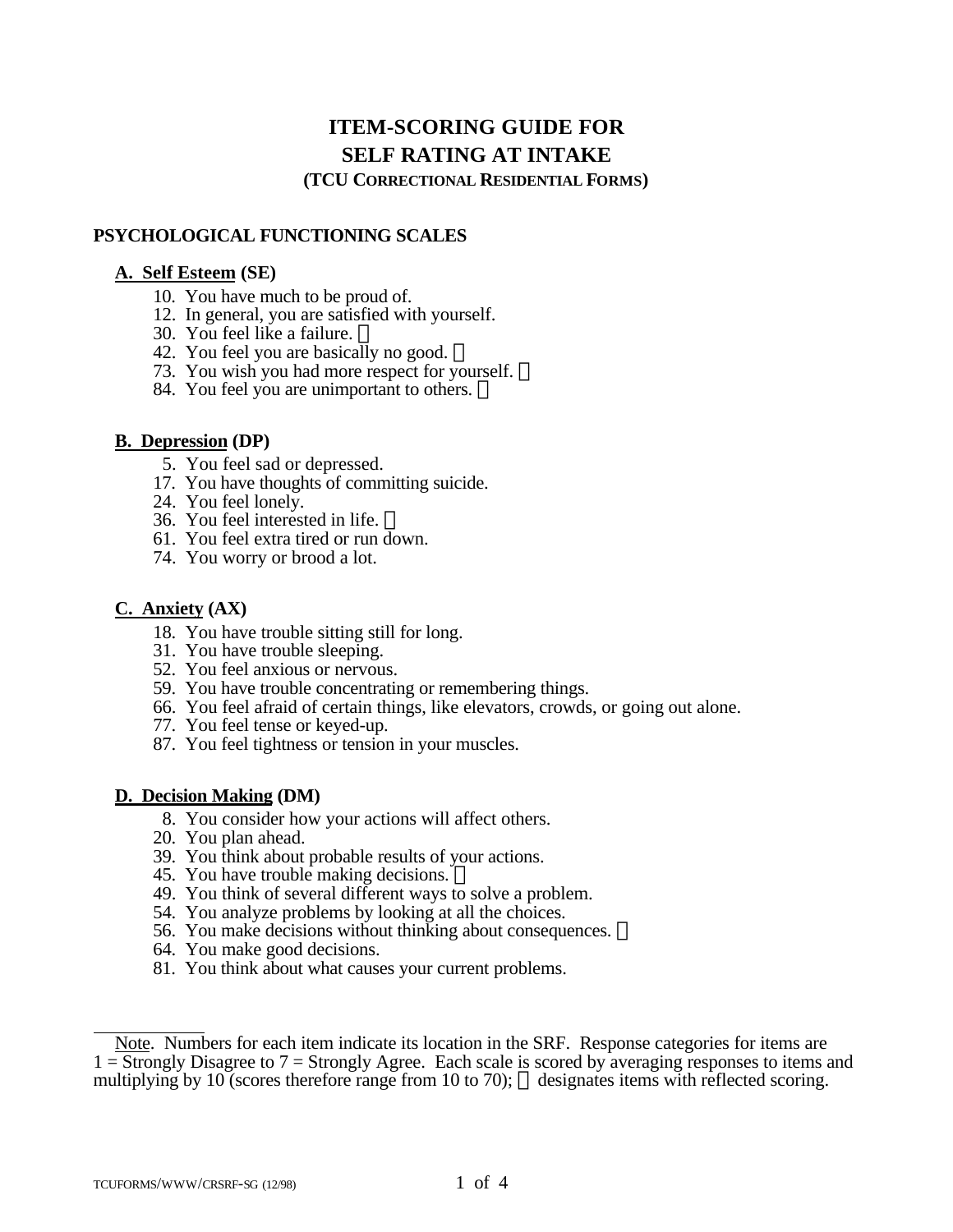## **E. Self Efficacy Scale (PM)**

"Pearlin Mastery Scale," taken from Pearlin, L., & Schooler, C. (1978).

- [The structure of coping. Journal of Health and Social Behavior, 19, 2-21.]
	- 89. You have little control over the things that happen to you.
	- 90. There is really no way you can solve some of the problems you have.
	- 91. There is little you can do to change many of the important things in your life. ®
	- 92. You often feel helpless in dealing with the problems of life.  $\overline{B}$
	- 93. Sometimes you feel that you are being pushed around in life.  $\mathbb{R}$
	- 94. What happens to you in the future mostly depends on you.
	- 95. You can do just about anything you really set your mind to do.

### **SOCIAL FUNCTIONING SCALES**

#### **F. Childhood Problems (CP)**

- 4. You skipped school while growing up.
- 14. You took things that did not belong to you when you were young.
- 27. You had good relations with your parents while growing up.  $\mathbb{B}$
- 35. You had feelings of anger and frustration during your childhood.
- 51. You got involved in arguments and fights while growing up.
- 57. While a teenager, you got into trouble with school authorities or the police.
- 65. You had good self-esteem and confidence while growing up.
- 78. You were emotionally or physically abused while you were young.

### **G. Hostility (HS)**

- 16. You feel mistreated by other people.
- 21. You like others to feel afraid of you.
- 38. You have urges to fight or hurt others.
- 44. You have a hot temper.
- 55. Your temper gets you into fights or other trouble.
- 70. You get mad at other people easily.
- 76. You have carried weapons, like knives or guns.
- 85. You feel a lot of anger inside you.

#### **H. Risk Taking (RT)**

- 2. You like to take chances.
- 13. You like the "fast" life.
- 25. You like friends who are wild.
- 28. You like to do things that are strange or exciting.
- 41. You avoid anything dangerous.  $\mathbb{R}$
- 68. You only do things that feel safe.
- 79. You are very careful and cautious.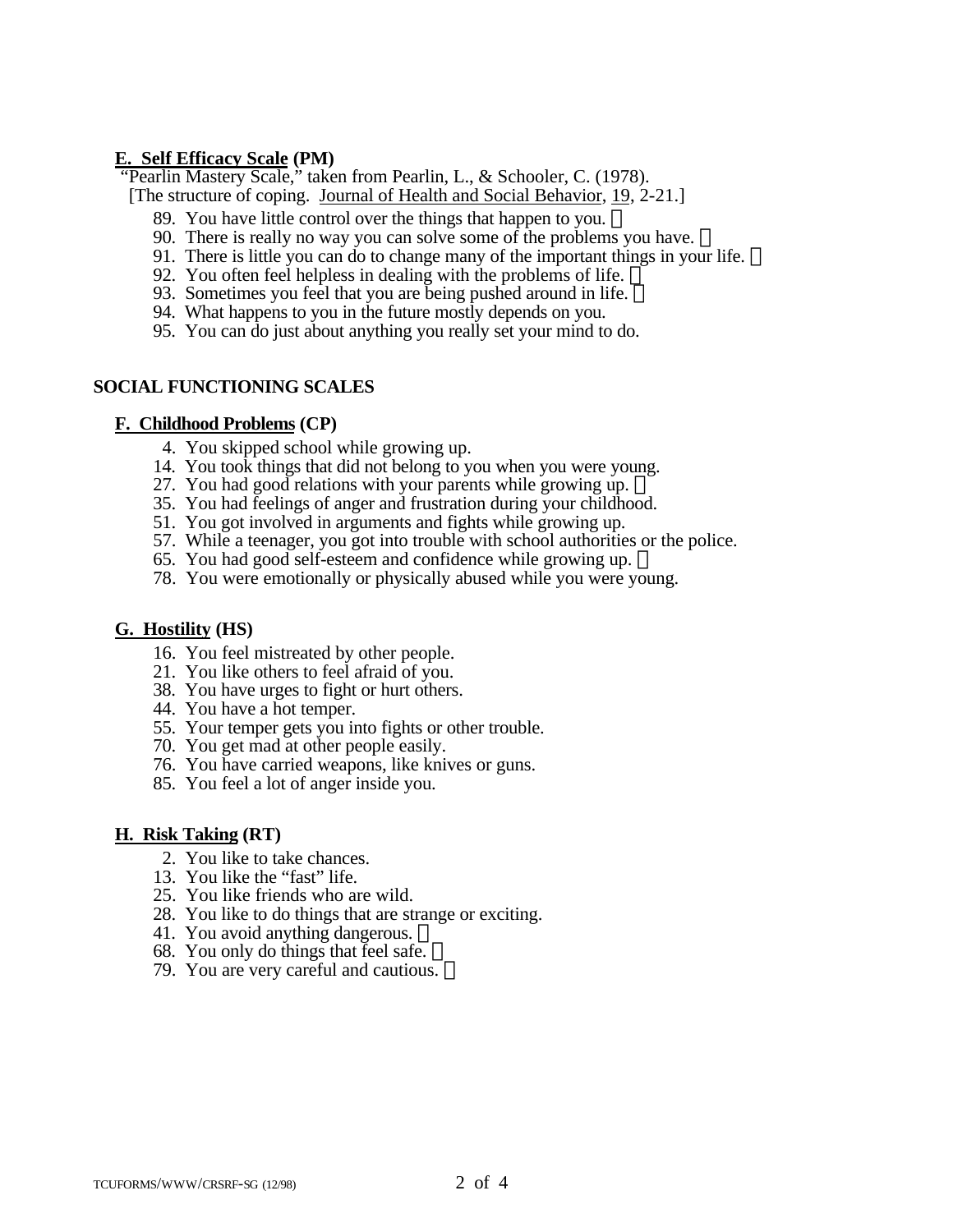#### **I. Social Conformity (SC)**

- 3. You feel people are important to you.
- 6. You feel honesty is required in every situation.
- 22. You have trouble following rules and laws.
- 33. You depend on "things" more than "people".
- 47. You keep the same friends for a long time.
- 62. You work hard to keep a job.
- 71. Your religious beliefs are very important in your life.
- 82. Taking care of your family is very important.

# **MOTIVATION FOR TREATMENT**

#### **J. Problem Recognition (PR)**

- 1. Your drug use is a problem for you.
- 11. Your drug use is more trouble than it's worth.
- 19. Your drug use is causing problems with the law.
- 26. Your drug use is causing problems in thinking or doing your work.
- 34. Your drug use is causing problems with your family or friends.
- 46. Your drug use is causing problems in finding or keeping a job.
- 60. Your drug use is causing problems with your health.
- 72. Your drug use is making your life become worse and worse.
- 83. Your drug use is going to cause your death if you do not quit soon.

### **K. Desire For Help (DH)**

- 7. You need help in dealing with your drug use.
- 29. It is urgent that you find help immediately for your drug use.
- 40. You are tired of the problems caused by drugs.
- 53. You will give up your friends and hangouts to solve your drug problems.
- 58. You can quit using drugs without any help.
- 69. Your life has gone out of control.
- 86. You want to get your life straightened out.

### **L. Treatment Readiness (TR)**

- 9. You have too many outside responsibilities now to be in this treatment program.
- 23. This treatment program seems too demanding for you.  $\mathbb{R}$
- 37. This treatment may be your last chance to solve your drug problems.
- 43. This kind of treatment program will not be very helpful to you.
- 50. You plan to stay in this treatment program for awhile.
- 63. You are in this treatment program because someone else made you come.
- 75. This treatment program can really help you.
- 80. You want to be in a drug treatment program.